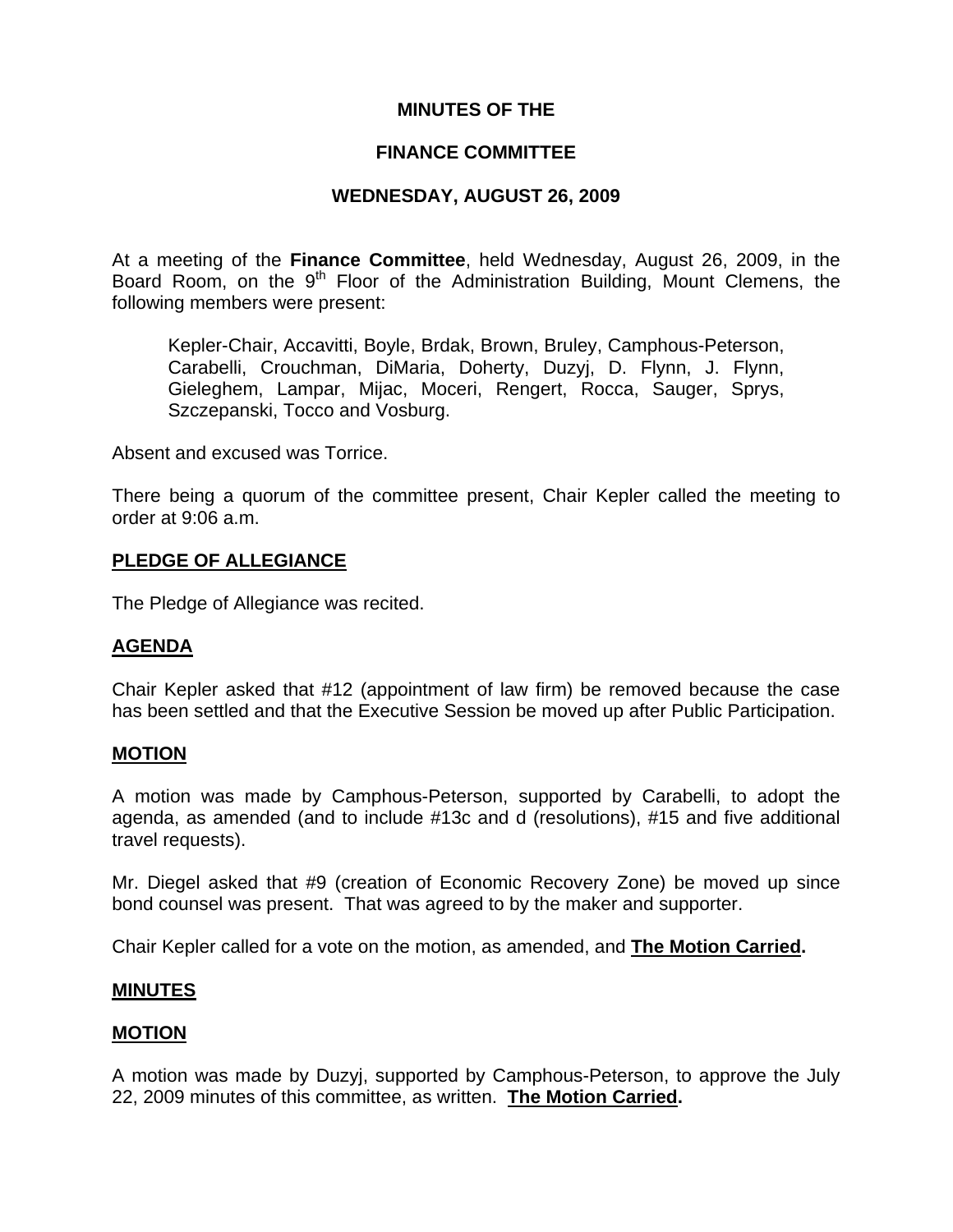# **ADOPT RESOLUTION AUTHORIZING CREATION OF ECONOMIC RECOVERY ZONE**

# **COMMITTEE RECOMMENDATION – MOTION**

A MOTION WAS MADE BY CAMPHOUS-PETERSON, SUPPORTED BY CARABELLI, TO RECOMMEND THAT THE BOARD OF COMMISSIONERS ADOPT A RESOLUTION AUTHORIZING THE CREATION OF AN ECONOMIC RECOVERY ZONE.

Mr. Axe provided an overview.

The following commissioners spoke: Brown, Doherty, Duzyj, Szczepanski and J. Flynn.

Chair Kepler called for a vote on the motion and **THE MOTION CARRIED.** 

## **EXECUTIVE SESSION TO DISCUSS PENDING LITIGATION AND LABOR NEGOTIATIONS**

### **MOTION**

A motion was made by Sprys, supported by Lampar, to enter into Executive Session for the purpose of discussing pending litigation and labor negotiations.

A roll call vote was taken as follows:

Voting Yes were Accavitti, Boyle, Brdak, Brown, Camphous-Peterson, Carabelli, Crouchman, DiMaria, Doherty, Duzyj, D. Flynn, J. Flynn, Gieleghem, Lampar, Mijac, Moceri, Rengert, Rocca, Sauger, Sprys, Szczepanski, Torrice, Vosburg, Bruley and Kepler. There were 25 "Yes" votes.

### **The Motion Carried.**

In accordance with the motion, committee entered Executive Session at 9:23 a.m., with it concluding at 11:37 a.m.

## **LIST OF BILLS AS PREPARED BY THE FINANCE DEPARTMENT**

Mr. Foster indicated that the attorney bill for the case of EllisDon has been removed from the system and should not be included in the list of bills.

## **COMMITTEE RECOMMENDATION – MOTION**

A MOTION WAS MADE BY DUZYJ, SUPPORTED BY VOSBURG, TO RECOMMEND THAT THE BOARD OF COMMISSIONERS APPROVE THE MONTHLY BILLS, WITH THE DELETION OF THE ATTORNEY BILL FOR KITCH, DRUTCHAS, WAGNER, VALITUTTI & SHERBROOK FOR THE CASE OF ELLISDON OF MI., INC., V COUNTY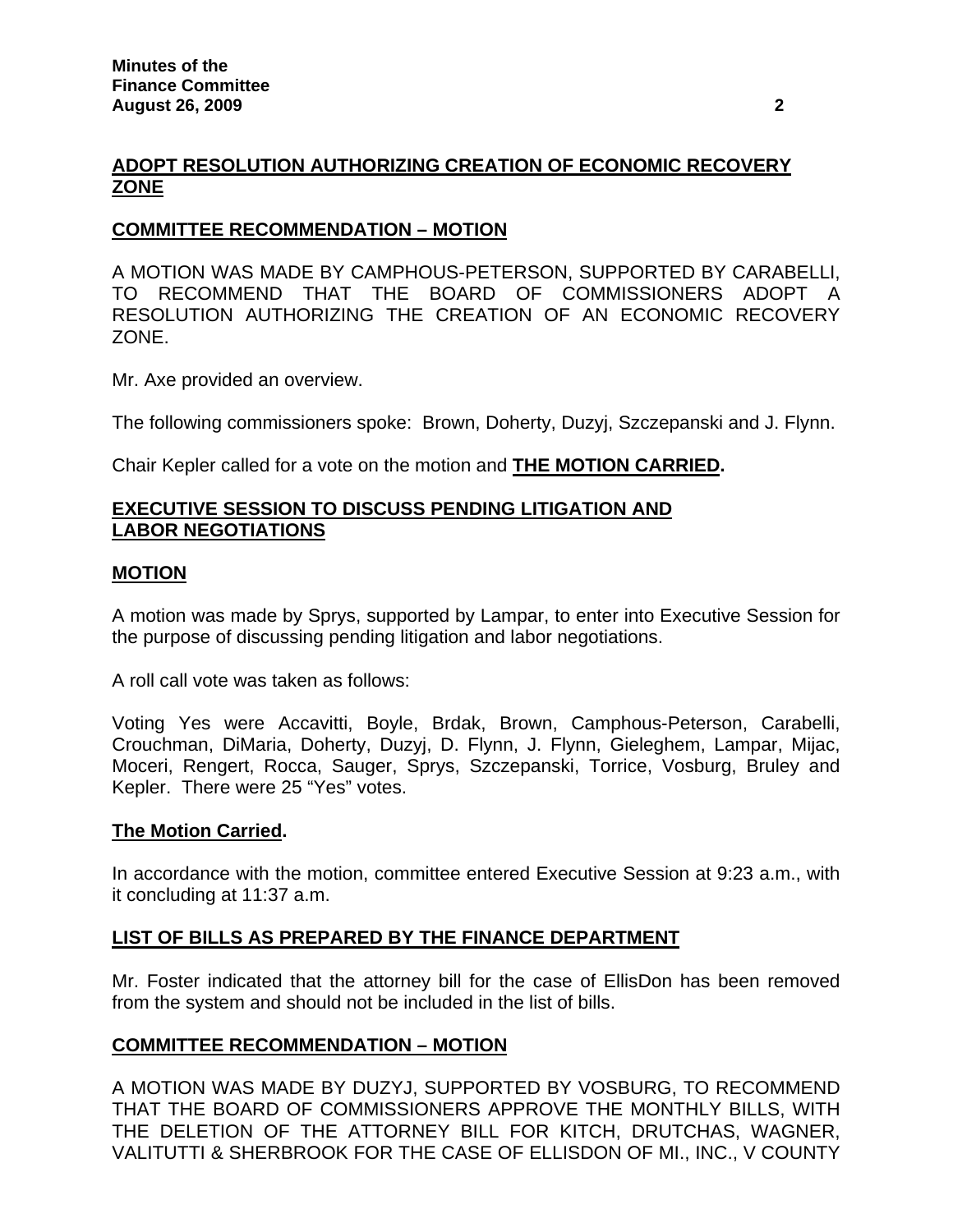OF MACOMB, AND AUTHORIZE PAYMENT; FURTHER, TO APPROVE THE PAYROLL IN THE AMOUNT OF \$12,168,795.76 WITH NECESSARY MODIFICATIONS TO THE APPROPRIATIONS. **THE MOTION CARRIED WITH SPRYS ABSTAINING FROM BILLS FOR ADAM LATRA (FEES-DEFENSE ATTORNEYS).** 

# **ADOPT AMENDED 2009 DEPOSITORY RESOLUTION**

### **COMMITTEE RECOMMENDATION – MOTION**

A MOTION WAS MADE BY DiMARIA, SUPPORTED BY VOSBURG, TO RECOMMEND THAT THE BOARD OF COMMISSIONERS ADOPT THE AMENDED 2009 DEPOSITORY RESOLUTION. **THE MOTION CARRIED.** 

## **REQUEST BY TREASURER TO CONTRACT TO COLLECT DELINQUENT PERSONAL PROPERTY TAXES FOR TOWNSHIP OF ARMADA**

### **COMMITTEE RECOMMENDATION – MOTION**

A MOTION WAS MADE BY SZCZEPANSKI, SUPPORTED BY VOSBURG, TO RECOMMEND THAT THE BOARD OF COMMISSIONERS APPROVE THE CONTRACT TO COLLECT DELINQUENT PERSONAL PROPERTY TAXES FOR THE TOWNSHIP OF ARMADA.

The following commissioner spoke: Vosburg,

Chair Kepler called for a vote on the motion and **THE MOTION CARRIED.**

### **REQUEST FROM ANGELS' PLACE FOR EXEMPTION FROM LIVING WAGE POLICY**

### **COMMITTEE RECOMMENDATION – MOTION**

A MOTION WAS MADE BY VOSBURG, SUPPORTED BY LAMPAR, TO RECOMMEND THAT THE BOARD OF COMMISSIONERS APPROVE THE REQUEST FROM ANGELS' PLACE FOR AN EXEMPTION FROM THE LIVING WAGE POLICY FOR THE CURRENT CONTRACT PERIOD. **THE MOTION CARRIED.** 

### **REPORT FROM FINANCE DEPT. ON ATTORNEY COST AND SETTLEMENTS FOR FIVE YEAR PERIOD**

### **MOTION**

A motion was made by Szczepanski, supported by Tocco, to receive and file the report from the Finance Department on attorney cost and settlements for the five year period 2004-2008 and YTD 2009.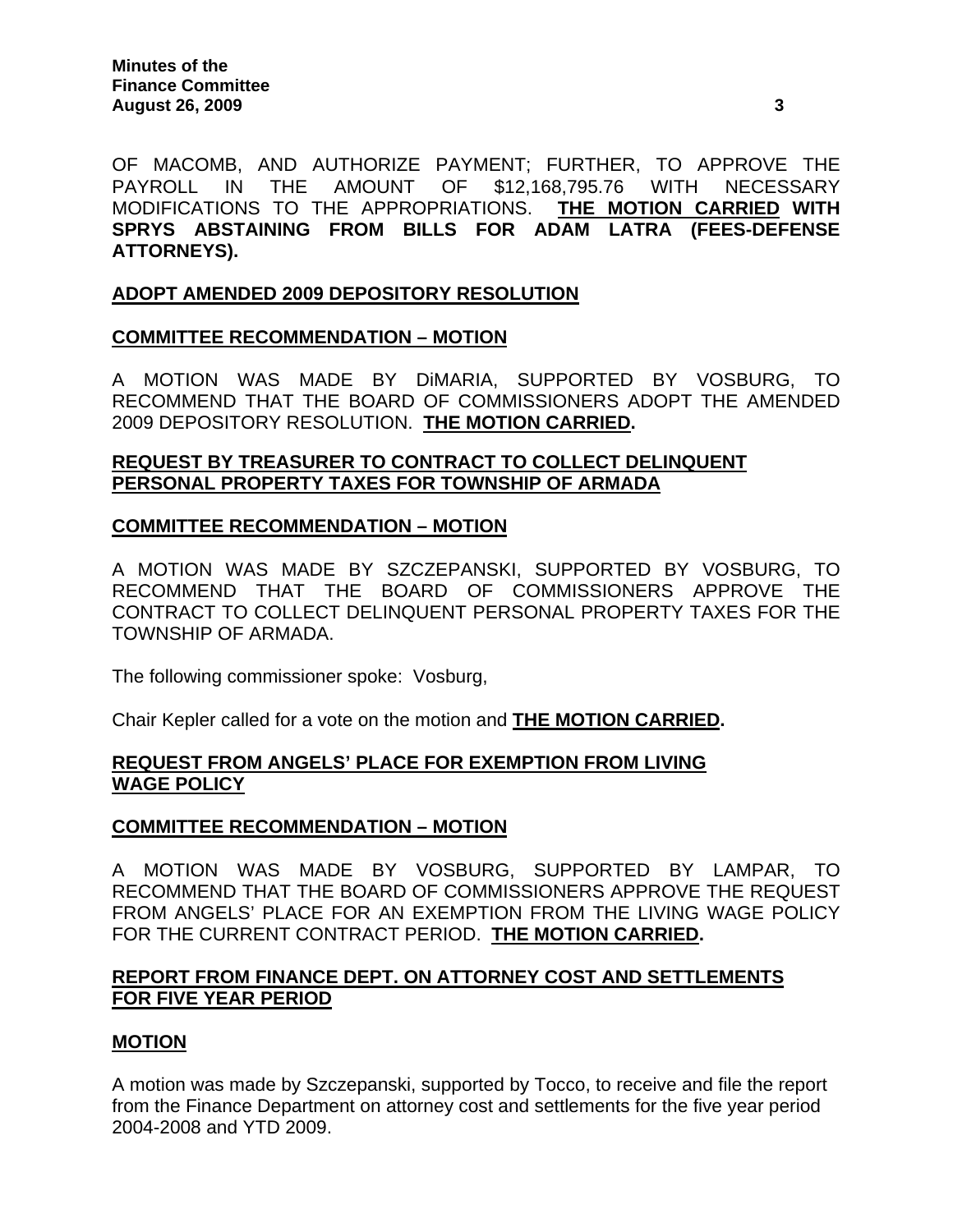The following commissioners spoke: Bruley, Szczepanski and Tocco.

Chair Kepler called for a vote on the motion and **The Motion Carried.** 

## **ADOPTION OF RESOLUTIONS**

### **COMMITTEE RECOMMENDATION – MOTION**

A MOTION WAS MADE BY CAMPHOUS-PETERSON, SUPPORTED BY SPRYS, TO RECOMMEND THAT THE BOARD OF COMMISSIONERS ADOPT THE FOLLOWING RESOLUTIONS:

COMMENDING THE ANTON ART CENTER – 40TH ANNIVERSARY **(OFFERED BY BRULEY);** 

COMMENDING BRIDGIT DeCARLO FOR BEING HONORED BY THE MACOMB COUNTY PREVENTION COALITION **(OFFERED BY CAMPHOUS-PETERSON AND LAMPAR)**;

COMMENDING THE ITALIAN TRIBUNE ON THEIR 100TH ANNIVERSARY **(OFFERED BY BOARD CHAIR)** AND

TRIBUTE TO MARLENE BAKER **(OFFERED BY BOARD CHAIR)**.

### **THE MOTION CARRIED.**

## **TRAVEL REQUESTS**

### **MOTION**

A motion was made by DiMaria, supported by Camphous-Peterson, to approve the travel requests, as submitted.

Commissioner Boyle requested separation of the requests from the Planning and Economic Development Department.

Chair Kepler called for a vote on all travel requests with the exception of those separated and **The Motion Carried.**

The following commissioners spoke: Doherty and Tocco.

### **MOTION**

A motion was made by Bruley, supported by Sprys, to reconsider action taken on the requests from the Veterans Services Department. **The Motion Carried.**